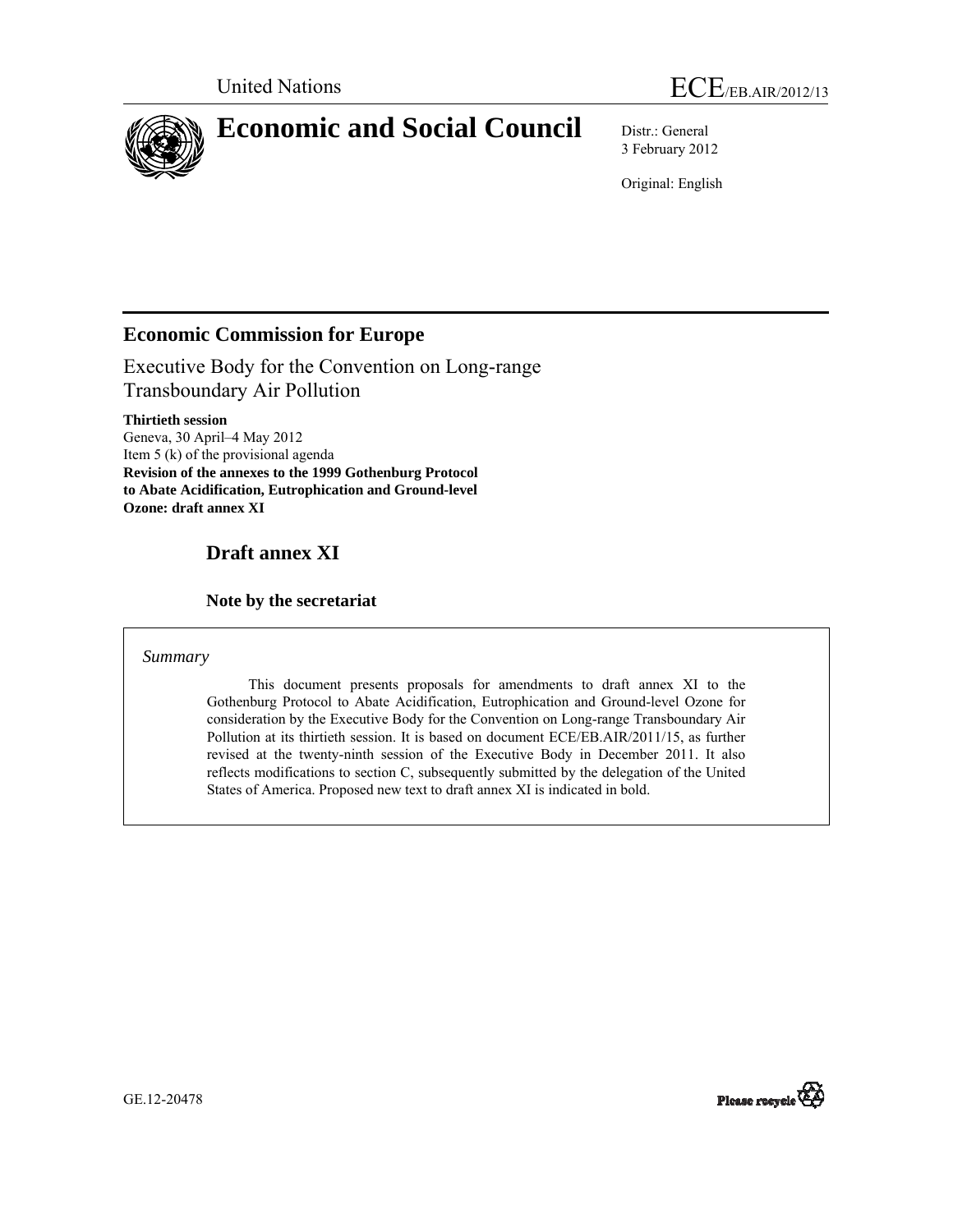### **Limit values for volatile organic compounds content of products**

1. Section A applies to Parties other than Canada and the United States of America, **section B applies to Canada and section C applies to the United States of America**.

#### **A. Parties other than Canada and the United States of America**

2. This section concerns the limitation of emissions of volatile organic compounds (VOCs) due to the use of organic solvents in certain paints and varnishes and vehicle refinishing **products.** 

3. For the purpose of section A of the present annex, the following general definitions shall apply:

 (a) "Substances" means any chemical element and its compounds, as they occur in the natural state or as produced by industry, whether in solid or liquid or gaseous form;

 (b) "**Mixture**" means mixtures or solutions composed of two or more substances;

 (c) "Organic compound" means any compound containing at least the element carbon and one or more of hydrogen, oxygen, sulphur, phosphorus, silicon, nitrogen, or a halogen, with the exception of carbon oxides and inorganic carbonates and bicarbonates;

 (d) "Volatile organic compound (VOC)" means any organic compound having an initial boiling point less than or equal to  $250^{\circ}$  C measured at a standard pressure of 101.3 kPa;

 (e) "VOC content" means the mass of **VOCs**, expressed in grams/litre (g/l), in the formulation of the product in its ready to use condition. The mass of **VOCs** in a given product which react chemically during drying to form part of the coating shall not be considered part of the VOC content;

 (f) "Organic solvent" means any VOC which is used alone or in combination with other agents to dissolve or dilute raw materials, products, or waste materials, or is used as a cleaning agent to dissolve contaminants, or as a dispersion medium, or as a viscosity adjuster, or as a surface tension adjuster, or as a plasticiser, or as a preservative;

 (g) "Coating" means any **mixture**, including all the organic solvents or **mixtures** containing organic solvents necessary for its proper application, which is used to provide a film with decorative, protective or other functional effect on a surface;

 (h) "Film" means a continuous layer resulting from the application of one or more coats to a substrate;

 (i) "Water-borne coatings (WB)" means coatings the viscosity of which is adjusted by the use of water;

 (j) "Solvent-borne coatings (SB)" means coatings the viscosity of which is adjusted by the use of organic solvent;

 (k) "Placing on the market" means making available to third parties, whether in exchange for payment or not. Importation into the Parties customs territory shall be deemed to be placing on the market for the purposes of this annex.

4. "Paints and varnishes" means products listed in the subcategories below, excluding aerosols. They are coatings applied to buildings, their trim and fitting, and associated structures for decorative, functional and protective purpose: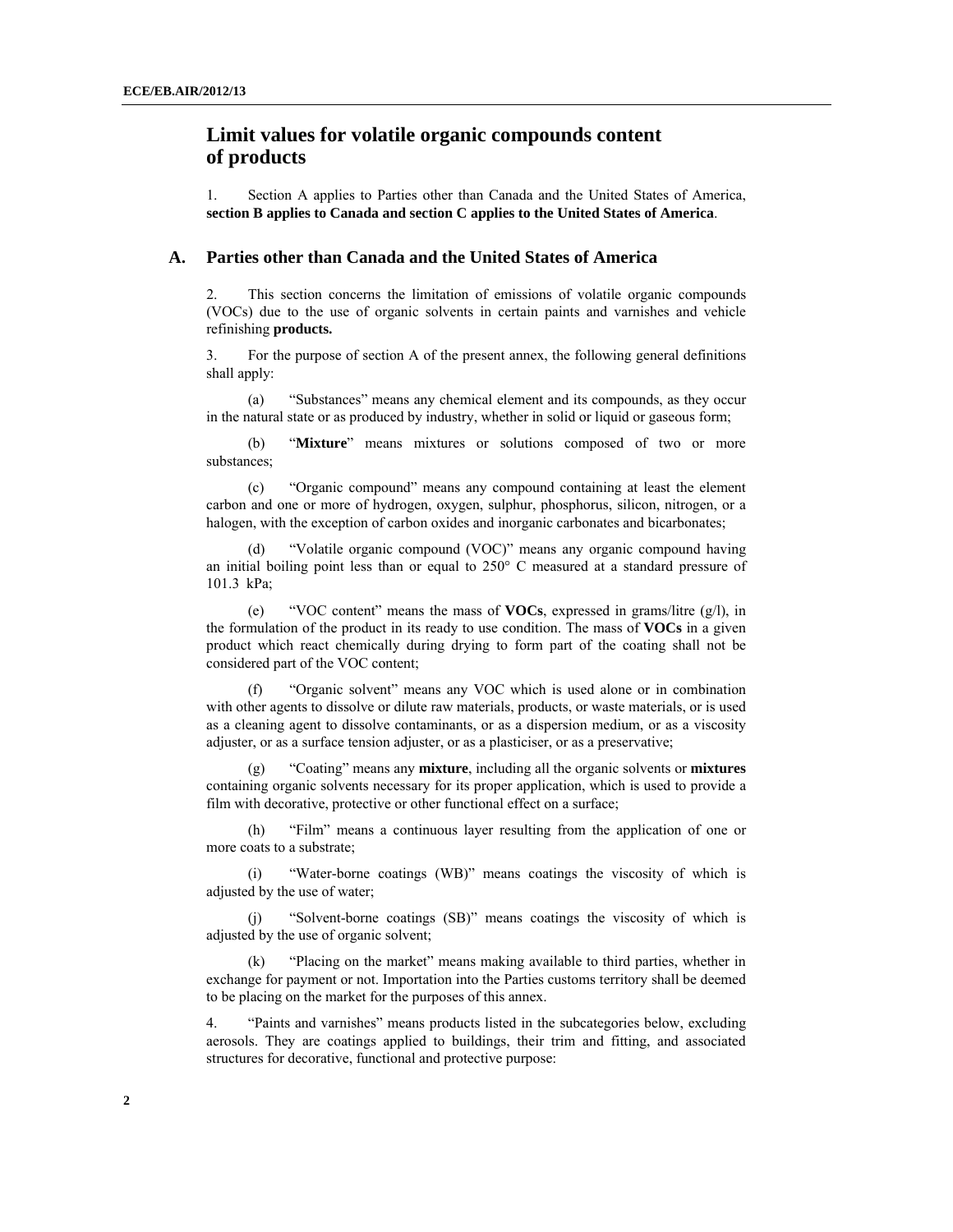(a) "Matt coatings for interior walls and ceilings" means coatings designed for application to indoor walls and ceilings with a gloss  $\leq$  25  $\omega$  60 degrees;

 (b) "Glossy coatings for interior walls and ceilings" means coatings designed for application to indoor walls and ceilings with a gloss  $> 25 \omega$  60 degrees;

"Coatings for exterior walls of mineral substrate" means coatings designed for application to outdoor walls of masonry, brick or stucco;

 (d) "Interior/exterior trim and cladding paints for wood, metal or plastic" means coatings designed for application to trim and cladding which produce an opaque film. These coatings are designed for either a wood, metal or a plastic substrate. This subcategory includes undercoats and intermediate coatings;

 (e) "Interior/exterior trim varnishes and wood stains" means coatings designed for application to trim which produce a transparent or semi-transparent film for decoration and protection of wood, metal and plastics. This subcategory includes opaque wood stains. Opaque wood stains means coatings producing an opaque film for the decoration and protection of wood, against weathering, as defined in EN 927-1, within the semi-stable category;

 (f) "Minimal build wood stains" means wood stains which, in accordance with EN 927-1:1996, have a mean thickness of less than 5µm when tested according to ISO 2808: 1997, method 5A;

 (g) "Primers" means coatings with sealing and/or blocking properties designed for use on wood or walls and ceilings;

 (h) "Binding primers" means coatings designed to stabilize loose substrate particles or impart hydrophobic properties and/or to protect wood against blue stain;

"One-pack performance coatings" means performance coatings based on film-forming material. They are designed for applications requiring a special performance, such as primer and topcoats for plastics, primer coat for ferrous substrates, primer coat for reactive metals such as zinc and aluminium, anticorrosion finishes, floor coatings, including for wood and cement floors, graffiti resistance, flame retardant, and hygiene standards in the food or drink industry or health services;

 (j) "Two-pack performance coatings" means coatings with the same use as oneperformance coatings, but with a second component (e.g.**,** tertiary amines) added prior to application;

"Multicoloured coatings" means coatings designed to give a two-tone or multiple-colour effect, directly from the primary application;

 (l) "Decorative effect coatings" means coatings designed to give special aesthetic effects over specially prepared pre-painted substrates or base coats and subsequently treated with various tools during the drying period.

5. "Vehicle refinishing products" means products listed in the subcategories below. They are used for the coating of road vehicles, or part of them, carried out as part of vehicle repair, conservation or decoration outside of manufacturing installations. **In this respect, "road vehicle" means any motor vehicle intended for use on the road, being complete or incomplete, having at least four wheels and a maximum design speed exceeding 25 km/h, and its trailers, with the exception of vehicles which run on rails and of agricultural and forestry tractors and all mobile machinery:**

 (a) "Preparatory and cleaning" means products designed to remove old coatings and rust, either mechanically or chemically, or to provide a key for new coatings: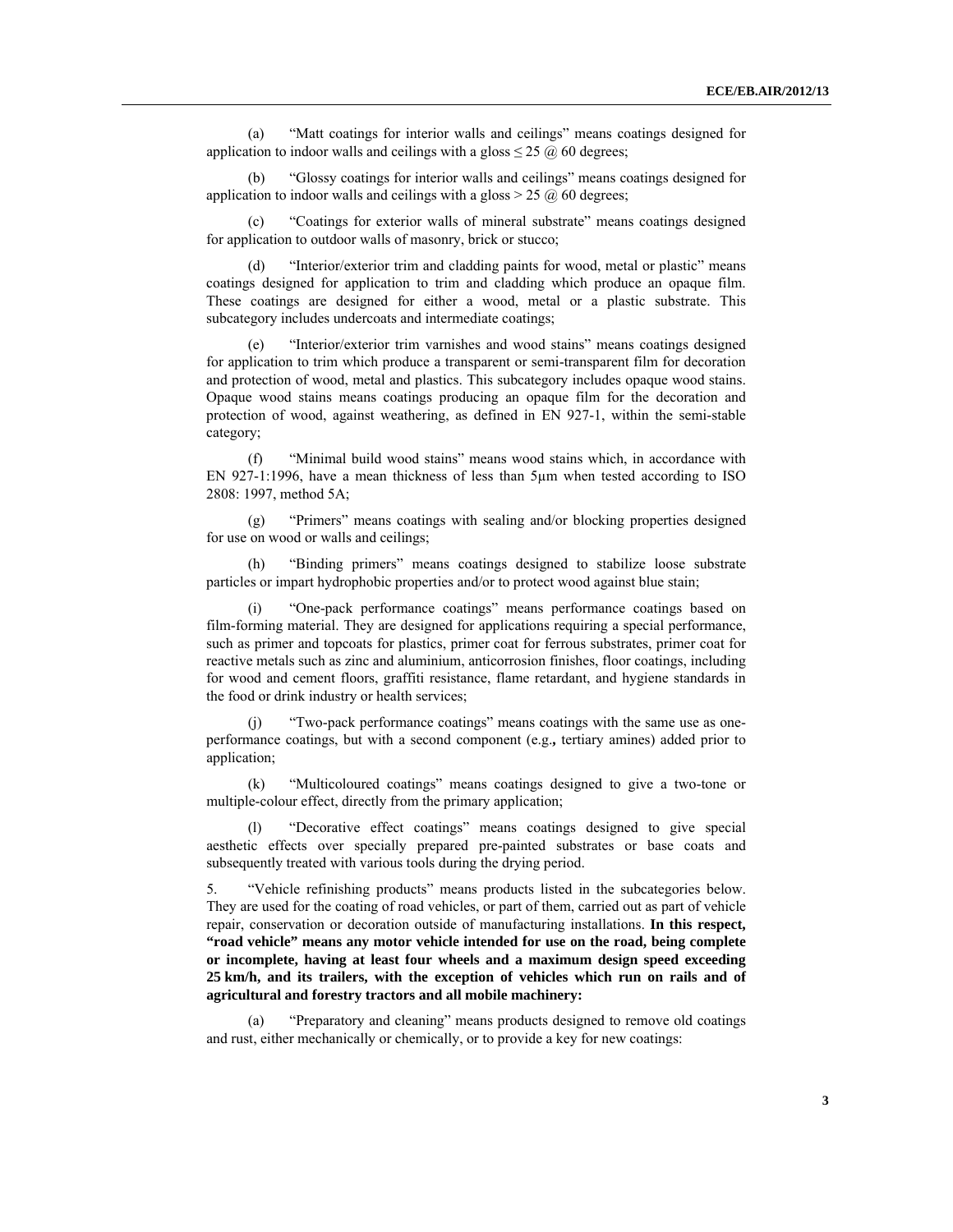(i) Preparatory products include gunwash (a product designed for cleaning spray-guns and other equipment), paint strippers, degreasers (including anti-static types for plastic) and silicone removers;

(ii) "Pre**-**cleaner" means a cleaning product designed for the removal of surface contamination during preparation for and prior to the application of coating materials;

 (b) "Bodyfiller/stopper" means heavy-bodied compounds designed to be applied to fill deep surface imperfections prior to the application of the surfacer/filler;

 (c) "Primer" means any coating that is designed for application to bare metal or existing finishes to provide corrosion protection prior to application of a primer surfacer:

(i) **"**Surfacer/filler" means a coating designed for application immediately prior to the application of topcoat for the purpose of corrosion resistance, to ensure adhesion of the topcoat, and to promote the formation of a uniform surface finish by filling in minor surface imperfections;

(ii) "General metal primer" means a coating designed for application as primers, such as adhesion promoters, sealers, surfacers, undercoats, plastic primers, wet-onwet, non-sand fillers and spray fillers;

(iii) "Wash primer" means coatings containing at least 0.5% by weight of phosphoric acid designed to be applied directly to bare metal surfaces to provide corrosion resistance and adhesion; coatings used as weldable primers; and mordant solutions for galvanized and zinc surfaces;

 (d) "Topcoat" means any pigmented coating that is designed to be applied either as a single-layer or as a multiple-layer base to provide gloss and durability. It includes all products involved such as base coatings and clear coatings:

(i) "Base coatings" means pigmented coatings designed to provide colour and any desired optical effects, but not the gloss or surface resistance of the coating system;

(ii) "Clear coating" means a transparent coating designed to provide the final gloss and resistance properties of the coating system;

 (e) "Special finishes" means coatings designed for application as topcoats requiring special properties, such as metallic or pearl effect, in a single layer, highperformance solid-colour and clear coats, (e.g., anti-scratch and fluorinated clear coat), reflective base coat, texture finishes (e.g., hammer), anti-slip, under-body sealers, anti-chip coatings, interior finishes; and aerosols.

6. Parties shall ensure that the products **covered by** this annex **which** are placed on the market within their territory **comply with the maximum VOC content as specified in tables 1 and 2. For the purposes of restoration and maintenance of buildings and vintage vehicles designated by competent authorities as being of particular historical and cultural value, Parties may grant individual licences for the sale and purchase in strictly limited quantities of products which do not meet the VOC limit values laid down in this annex. Parties may also exempt from compliance with the above requirements products sold for exclusive use in an activity covered by annex VI and carried out in a registered or authorized installation complying with that annex.**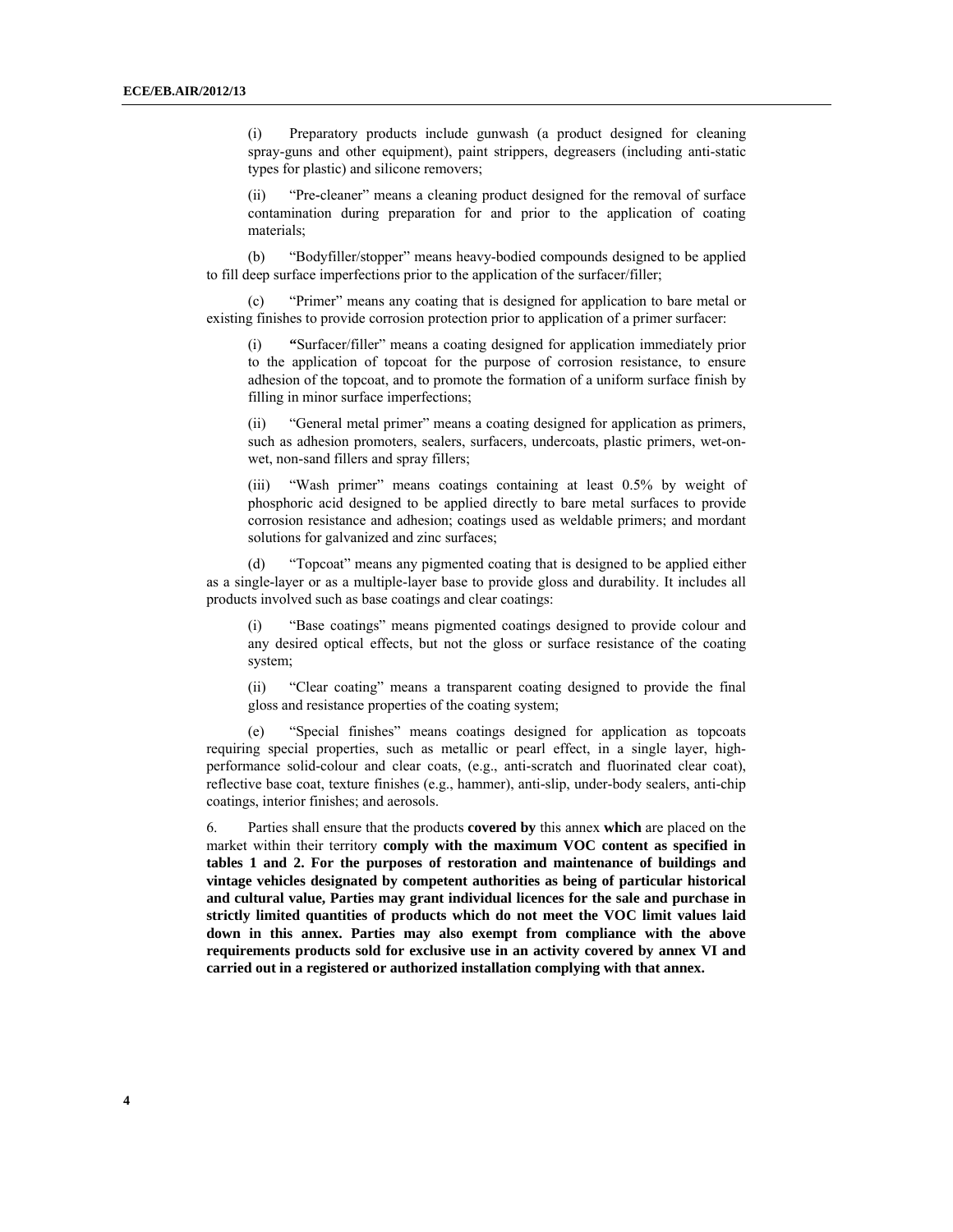| Product subcategory                                                            | Type      | $(g/l)^*$ |
|--------------------------------------------------------------------------------|-----------|-----------|
|                                                                                |           |           |
| Interior matt wall and ceilings (Gloss $\leq 25(260)$ °)                       | <b>WB</b> | 30        |
|                                                                                | <b>SB</b> | 30        |
| Interior glossy walls and ceilings (Gloss > $25@60°$ )                         | <b>WB</b> | 100       |
|                                                                                | <b>SB</b> | 100       |
| Exterior walls of mineral substrate                                            |           | 40        |
|                                                                                | <b>SB</b> | 430       |
| Interior/exterior trim and cladding paints for wood and metal                  | <b>WB</b> | 130       |
|                                                                                | <b>SB</b> | 300       |
| Interior/exterior trim varnishes and wood stains, including opaque wood stains | <b>WB</b> | 130       |
|                                                                                | SB        | 400       |
| Interior and exterior minimal build wood stains                                |           | 130       |
|                                                                                | <b>SB</b> | 700       |
| Primers                                                                        | <b>WB</b> | 30        |
|                                                                                | <b>SB</b> | 350       |
| <b>Binding primers</b>                                                         | <b>WB</b> | 30        |
|                                                                                | <b>SB</b> | 750       |
| One pack performance coatings                                                  | <b>WB</b> | 140       |
|                                                                                | <b>SB</b> | 500       |
| Two-pack reactive performance coatings for specific end-use                    | <b>WB</b> | 140       |
|                                                                                | <b>SB</b> | 500       |
| Multi-coloured coatings                                                        |           | 100       |
|                                                                                | SB        | 100       |
| Decorative effects coatings                                                    | <b>WB</b> | 200       |
|                                                                                | <b>SB</b> | 200       |

#### *Table 1 Maximum VOC content for paints and varnishes*

\* g/l ready to use.

#### *Table 2*

*Maximum VOC content for vehicle refinishing products*

| <b>Product Subcategory</b> | Coatings                                   | $VOC(g/l)^*$ |
|----------------------------|--------------------------------------------|--------------|
| Preparatory and cleaning   | Preparatory                                | 850          |
|                            | Pre-cleaner                                | 200          |
| Bodyfiller/stopper         | All types                                  | 250          |
| Primer                     | Surfacer/filler and general (metal) primer | 540          |
|                            | Wash primer                                | 780          |
| Topcoat                    | All types                                  | 420          |
| Special finishes           | All types                                  | 840          |

\* g/l of ready**-**for**-**use product. Except for "preparatory and cleaning", any water content of the product ready for use should be discounted.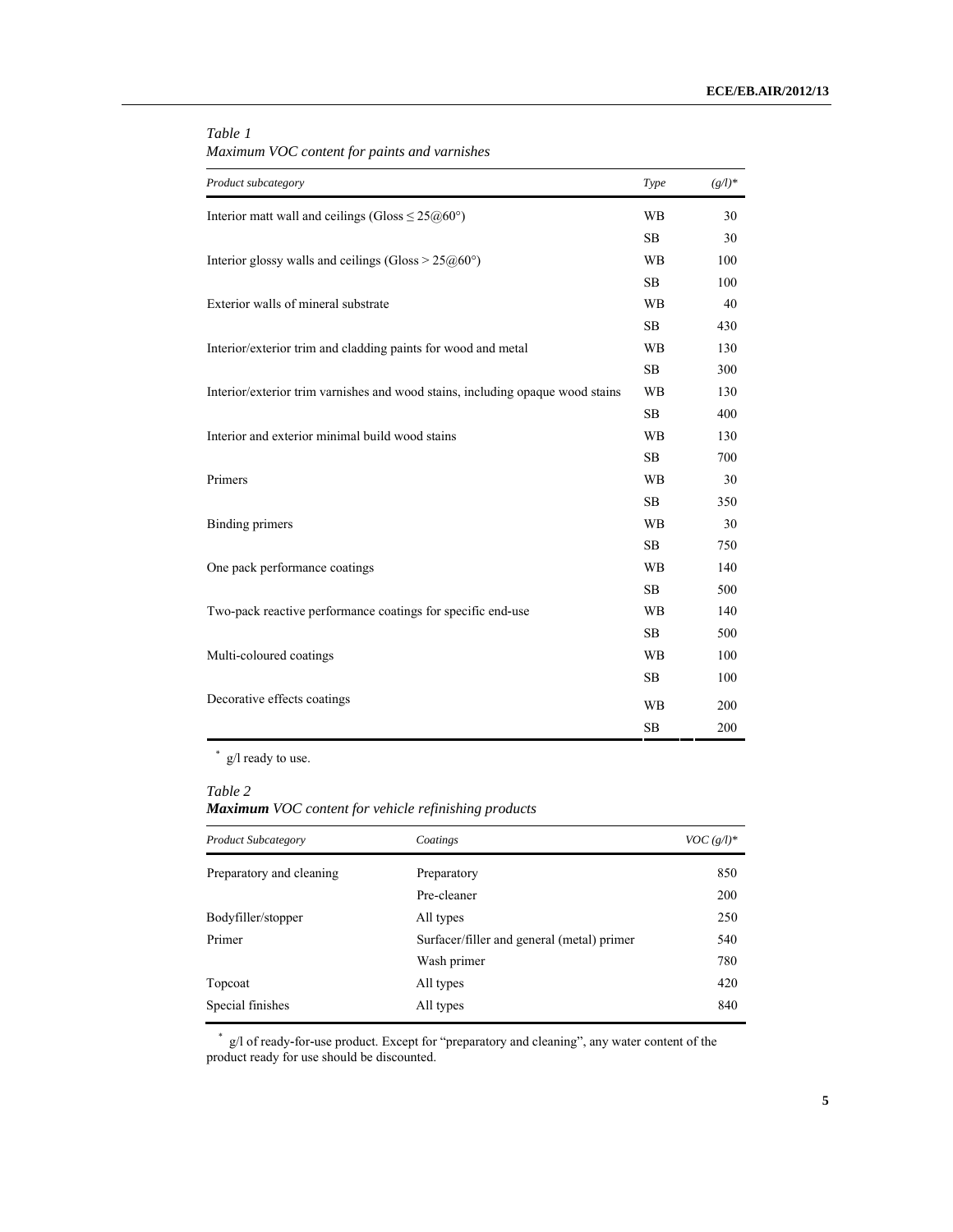#### **B. Canada**

**7. Limit values for controlling emissions of VOCs from the use of consumer and commercial products will be determined, as appropriate, taking into account information on available control technologies, techniques and measures, limit values applied in other jurisdictions, and the documents below:** 

 **(a) VOC Concentration Limits for Architectural Coatings Regulations, SOR/2009-264;** 

 **(b) VOC Concentration Limits for Automotive Refinishing Products, SOR/2009-197;** 

 **(c) Regulations Amending the Prohibition of Certain Toxic Substances Regulations, 2005 (2-Methoxyethanol, Pentachlorobenzene and Tetrachlorobenzenes), SOR/2006-279;** 

 **(d) Federal Halocarbon Regulations, SOR/2003-289;** 

 **(e) Prohibition of Certain Toxic Substances Regulations, SOR/2003-99;** 

 **(f) Solvent Degreasing Regulations, SOR/2003-283;** 

 **(g) Tetrachloroethylene (Use in Dry Cleaning and Reporting Requirements) Regulations, SOR/2003-79;** 

 **(h) Order Adding Toxic Substances to Schedule 1 to the Canadian Environmental Protection Act, 1999;** 

 **(i) Notice with Respect to Certain Substances on the Domestic Substances List (DSL);** 

 **(j) Order Amending Schedule 1 to the Canadian Environmental Protection Act, 1999 (Miscellaneous Program);** 

 **(k) Ozone-depleting Substances Regulations, SOR/99-7;** 

 **(l) Proposed regulations for VOC Concentrations Limits for Certain Products;** 

 **(m) Proposed notice requiring the preparation and implementation of pollution prevention plans in respect of specified substances on Schedule 1 of the Canadian Environmental Protection Act, 1999, related to the resin and synthetic rubber manufacturing sector;** 

 **(n) Proposed notice requiring the preparation and implementation of pollution prevention plans in respect of specified substances on Schedule 1 of the Canadian Environmental Protection Act, 1999, implicated in the polyurethane and other foam sector (except polystyrene);** 

 **(o) Notice with Respect to Certain Hydrochlorofluorocarbons;** 

 **(p) Notice with Respect to Certain Substances on the Domestic Substances List (DSL); and** 

 **(q) Environmental Code of Practice for the Reduction of Solvent Emissions from Dry Cleaning Facilities. PN 1053.**